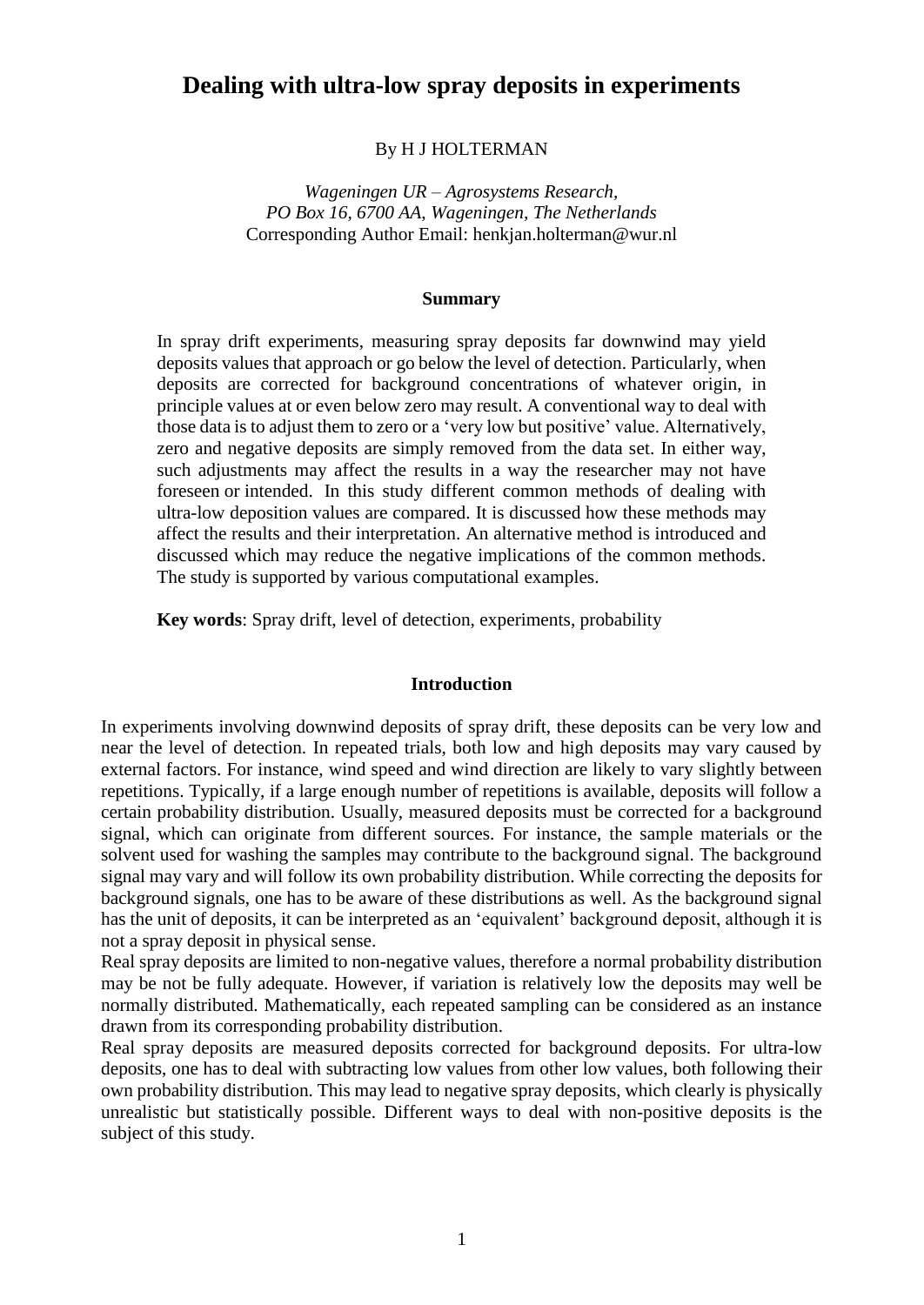# **Materials & Methods**

# *Background levels interpreted as deposits*

In practice, when analysing samples for spray deposits, background levels of fluorescence occur for clean sample material and clean demineralised (demi) water to wash the collectors. Obviously, background values are not due to spray deposits in a physical sense, yet in the computational procedure these will show up as values with units of deposits. Therefore, the background values are treated as 'equivalent deposits'. Often, these background values follow a normal distribution closely.

Since clean samples must be treated the same way as collectors exposed to spray drift, the background values of clean samples may differ when the laboratory method changes. For example, not only the size of the collector is important, but also the volume of water to flush the samples. Examples in the Results section will illustrate this.

### *Statistics of measuring low values*

In a first approach, all probability distributions are considered to be normal distributions, determined by a mean  $\mu$  and standard deviation  $\sigma$ . Using normal distributions has the advantage that means and variances can be simply added in mixed distributions provided the mixing quantities are unrelated.

Assume the measured deposits are normally distributed with mean  $\mu_m$  and standard deviation  $\sigma_m$ . If mean and standard deviation of the background are  $\mu_b$  and  $\sigma_b$ , respectively, the corrected deposits are described by:

$$
\mu_c = \mu_m - \mu_b
$$
  
\n
$$
\sigma_c^2 = \sigma_m^2 - \sigma_b^2
$$
\n(1)

Since measured deposits are the sum of corrected deposits and background signal, the above equation must result in positive values of corrected mean and variance. If spray deposits are very low,  $\mu_m \approx \mu_b$  and the corrected distribution stretches to negative deposits. Clearly this is a physical impossibility, yet a result from statistical interpretation of variance in quantities.



<span id="page-1-0"></span>Fig. 1. Sample distributions of background, measured and corrected deposits. (a): measured deposits significantly larger than background values; (b): measured and background values show significant overlap; corrected distribution has significant part below zero.

Assume  $y_m$  is a single measured deposit. Usually the corrected deposit  $y_c$  is computed by subtracting the average background:

<span id="page-1-1"></span>
$$
y_c = y_m - \mu_b \tag{2}
$$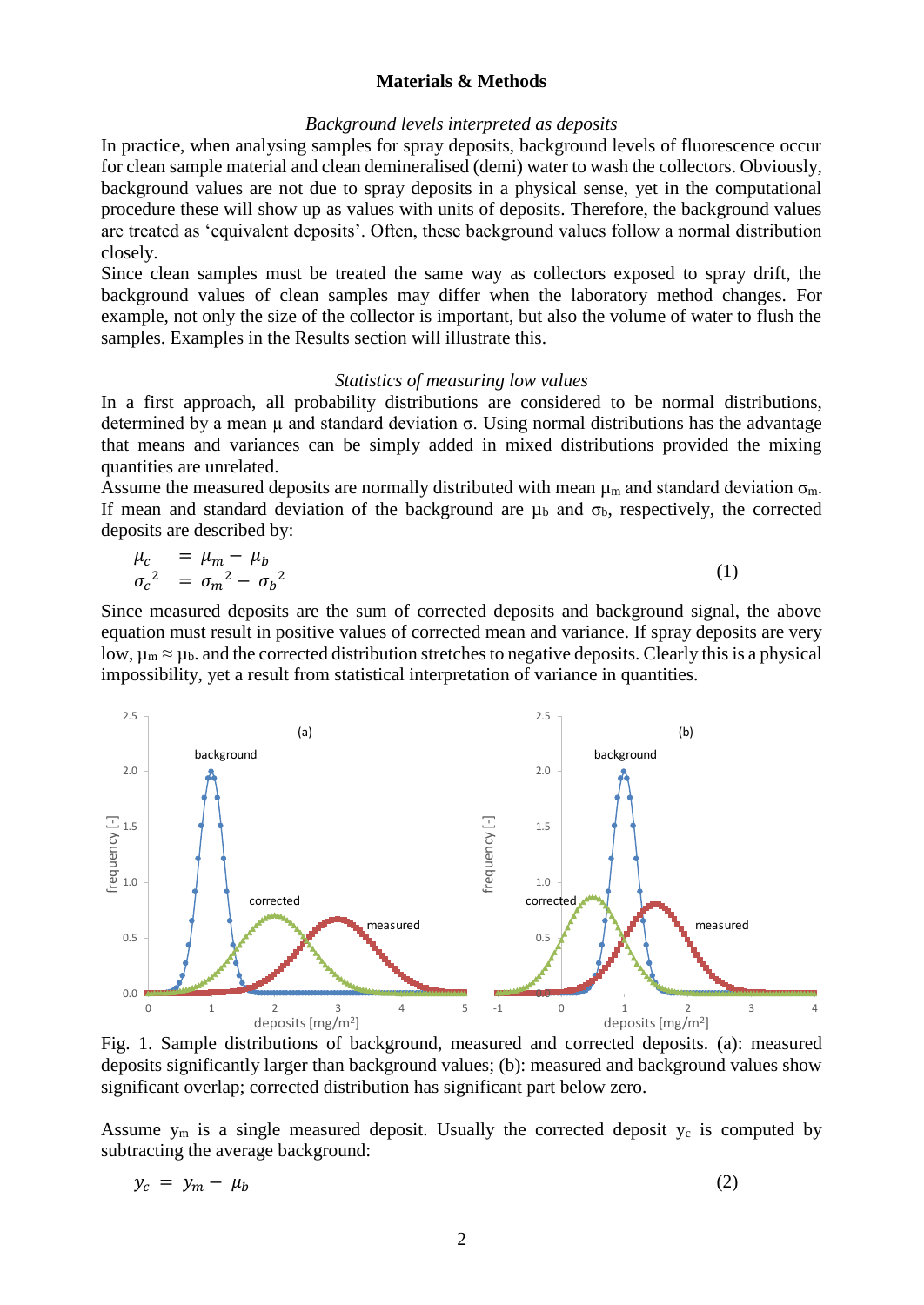This has two consequences that one should be aware of. First, the variance of corrected samples equals that of the measured samples, which is a slight overestimation that may be insignificant since often  $\sigma_m^2 \gg \sigma_b^2$ . Secondly, if spray deposits are very low, that is  $\mu_m \approx \mu_b$ , for some samples the measured deposit may be less than the average background,  $y_m < \mu_b$ , which results in a negative deposit  $y_c < 0$ . This is a common problem when dealing with low values close to background values.

Several procedures have been applied to overcome this unphysical result. First, since negative values cannot be true deposits, these values probably indicate zero deposits, so a negative  $y_c$  is adjusted to zero. Secondly, considering a small positive detection level  $y_0$  below which deposits cannot be ascertained, it is well possible that all deposits below the detection level are actually exactly at this level (which is a 'worst case' approach). So all values  $y_c < y_0$  can be adjusted to  $y_0$ itself. The practical consequences of these two procedures are discussed in the following sections. A new approach is introduced as a third option, in which the distribution of the background values is accounted for, while preventing the occurrence of negative deposits.

# *Procedure A: negative deposits adjusted to zero*

[Fig. 2a](#page-2-0) shows how the distribution of corrected deposits changes by pushing negative values to zero. Clearly the distribution is distorted unrealistically. This causes the mean value to increase. The height of the peak at zero deposits relates to the integral of negative deposits. For sufficiently narrow distributions, that is if  $\mu_c \gg \sigma_c$ , hardly any negative values will occur. The ratio  $\mu_c/\sigma_c$ appears to be an important parameter. [Fig. 2b](#page-2-0) indicates how the relative mean m/σ changes as a function of µ/σ, depending on whether zero values are included (Z) or excluded (NZ) from the evaluation. For  $\mu_c = 0$ , the mean m<sub>c</sub> of the distorted distribution has increased to about 0.4  $\sigma_c$  (Z) or 0.8  $\sigma_c$  (NZ). Particularly, if deposits are processed after taking the logarithm first, all zero values will be lost since log(0) does not exist.



<span id="page-2-0"></span>Fig. 2. (a) Distributions of [Fig. 1b](#page-1-0); negative corrected deposits clustered at zero deposits, resulting in a distorted distribution. (b) Relative mean (m/ $\sigma$ ) of distorted distribution as function of  $\mu/\sigma$  with (Z) and without (NZ) taking account of zero deposits.

#### *Procedure B: negative deposits adjusted to small positive*

Pushing zero and negative values to a small positive value will lead to a distorted probability distribution similar to [Fig. 2a](#page-2-0). Again, mean values will increase. However, no values will be lost when transferred to log values. Still, such values show up in a unrealistic way.

# *Procedure C: alternative approach*

Measuring a spray deposit is essentially equivalent to drawing an sample from the corresponding probability distribution. Occasionally, such a deposit can be on the lower end of the distribution and may be less than the average background when the distributions for background and measured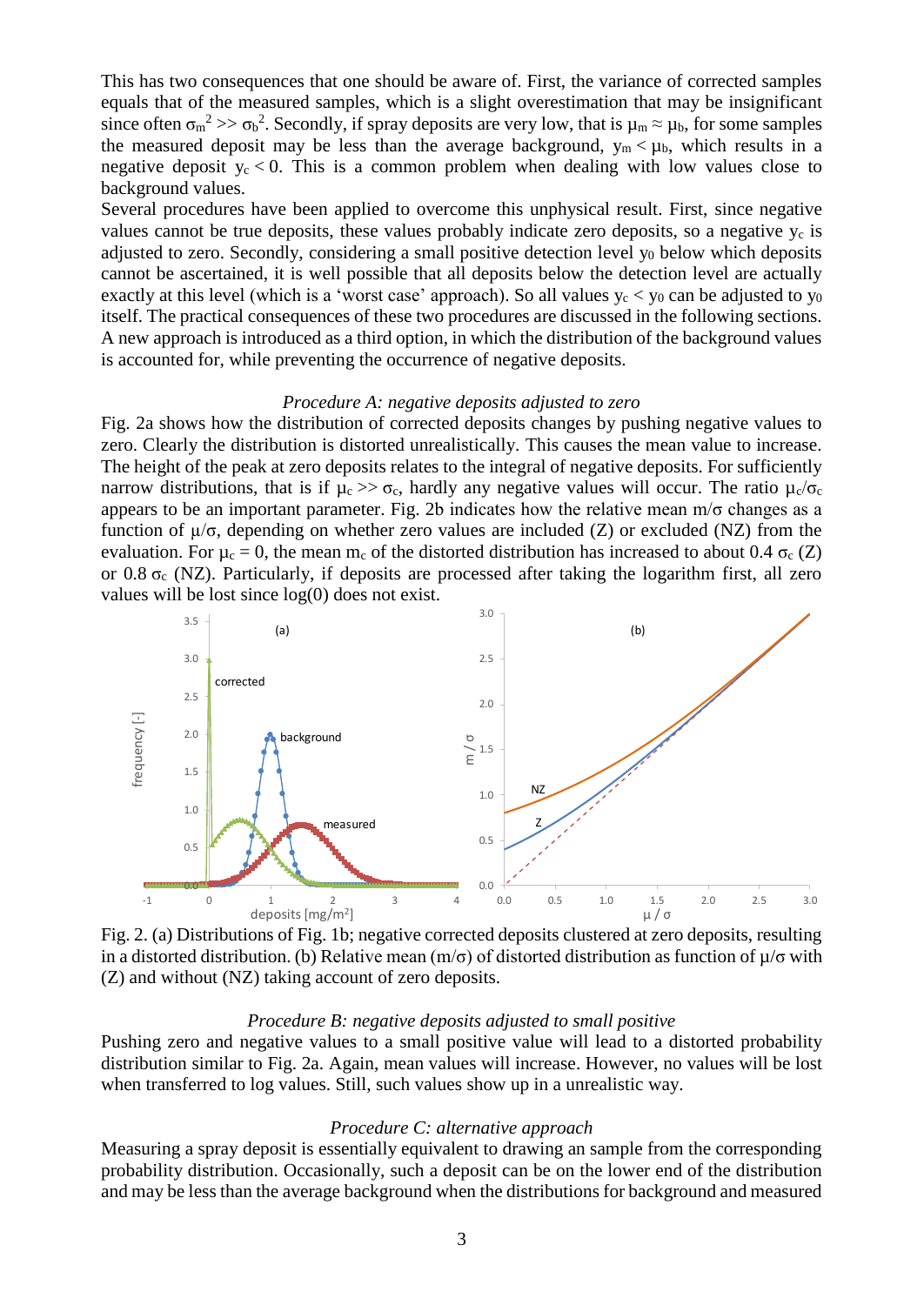values overlap considerably, as in [Fig. 1b](#page-1-0). Each measured deposit  $y_m$  equals the sum of background and corrected deposit, both of which are equivalent to drawing a sample value from their respective probability distributions. Clearly, the drawn background value cannot be larger than the measured deposit, as the corrected deposit always is non-negative. This means that the drawn background can only take values between  $0$  and  $y_m$ . The expected (most likely) background value equals the mean over the range 0 through  $y_m$ :

<span id="page-3-0"></span>
$$
m_b = \int_0^{y_m} f_b x \, dx / \int_0^{y_m} f_b \, dx \tag{3}
$$

Where  $f_b$  is the probability distribution of background values. It can be shown that  $m_b \le y_m$  and  $m_b \leq \mu_b$  in all cases. Using this value  $m_b$  of background deposit, the most likely corrected deposit corresponding to  $y_m$  equals

<span id="page-3-1"></span>
$$
y_c = y_m - m_b \tag{4}
$$

which resembles Eq[.\(2\),](#page-1-1) but will always produce corrected values  $y_c \ge 0$ . For large enough measured values, say  $y_m > \mu_b + 3\sigma_b$ , Eq[.\(3\)](#page-3-0) yields  $m_b \approx \mu_b$ , and Eq[.\(4\)](#page-3-1) approaches Eq[.\(2\).](#page-1-1)

In scaling the deposits relative to the mean background value  $\mu_b$ , the relation between  $y_m$  and  $y_c$ can be studied with  $\sigma_b$  as a parameter. [Fig. 3a](#page-3-2) shows  $y_c$  as a function of  $y_m$  for various values of σ<sub>b</sub>. For small σ<sub>b</sub>, m<sub>b</sub> is close to μ<sub>b</sub>, as long as  $y_m > μ_b$ . When  $y_m < μ_b$ , the mean m<sub>b</sub> is close to  $y_m$ itself and  $y_c \approx 0$ . For increasing  $\sigma_b$  the mean m<sub>b</sub> decreases more smoothly when  $y_m$  decreases, resulting in a smooth decay of  $y_c$  as well. The dashed line indicated the values of  $y_c$  when Eq[.\(2\)](#page-1-1) is applied; clearly for  $y_m < \mu_b$ , the corrected deposit  $y_c$  becomes negative. [Fig. 3b](#page-3-2) shows an example of a measured deposit  $y_m$  inside the range of possible background values. Mean  $m_b$  is the average over the range 0 through  $y_m$  (indicated by the solid red line). Corrected deposits  $y_{c0}$  and yc1 correspond with the results of Eq[.\(2\)](#page-1-1) and Eq[.\(4\),](#page-3-1) respectively.



<span id="page-3-2"></span>Fig. 3. (a) Corrected deposit, relative to average background  $\mu_b$ , as function of measured relative deposit, for different ratios  $\sigma_b/\mu_b$  (0.10, 0.15, .., 0.35). Dashed line: corrected deposit when Eq[.\(2\)](#page-1-1) is applied. (b) Example of a small measured deposit  $y_m$  within the range of possible background values ( $\sigma_b/\mu_b = 0.35$ ); showing most likely mean m<sub>b</sub>, basic corrected deposit y<sub>c0</sub> (Eq[.\(2\)\)](#page-1-1) and alternative deposit  $y_{c1}$  (Eq[.\(4\)\)](#page-3-1).

# *From measured signal to deposit*

As an example, a fluorescent technique is assumed for measuring deposits of sprays and spray drift. A fluorescent dye is dissolved in the sprayer tank and each spray drop contains a known concentration of the dye. The amount of dye ending up on a collector is a measure of the level of deposits on that collector. The collector of surface areas S is washed using a fixed volume V of water. The effluent is sampled by a fluorimeter. The sensitivity of the fluorimeter is given by the factor φ, relating the concentration in the effluent [μg L<sup>-1</sup>] and the fluorimeter units [U]. In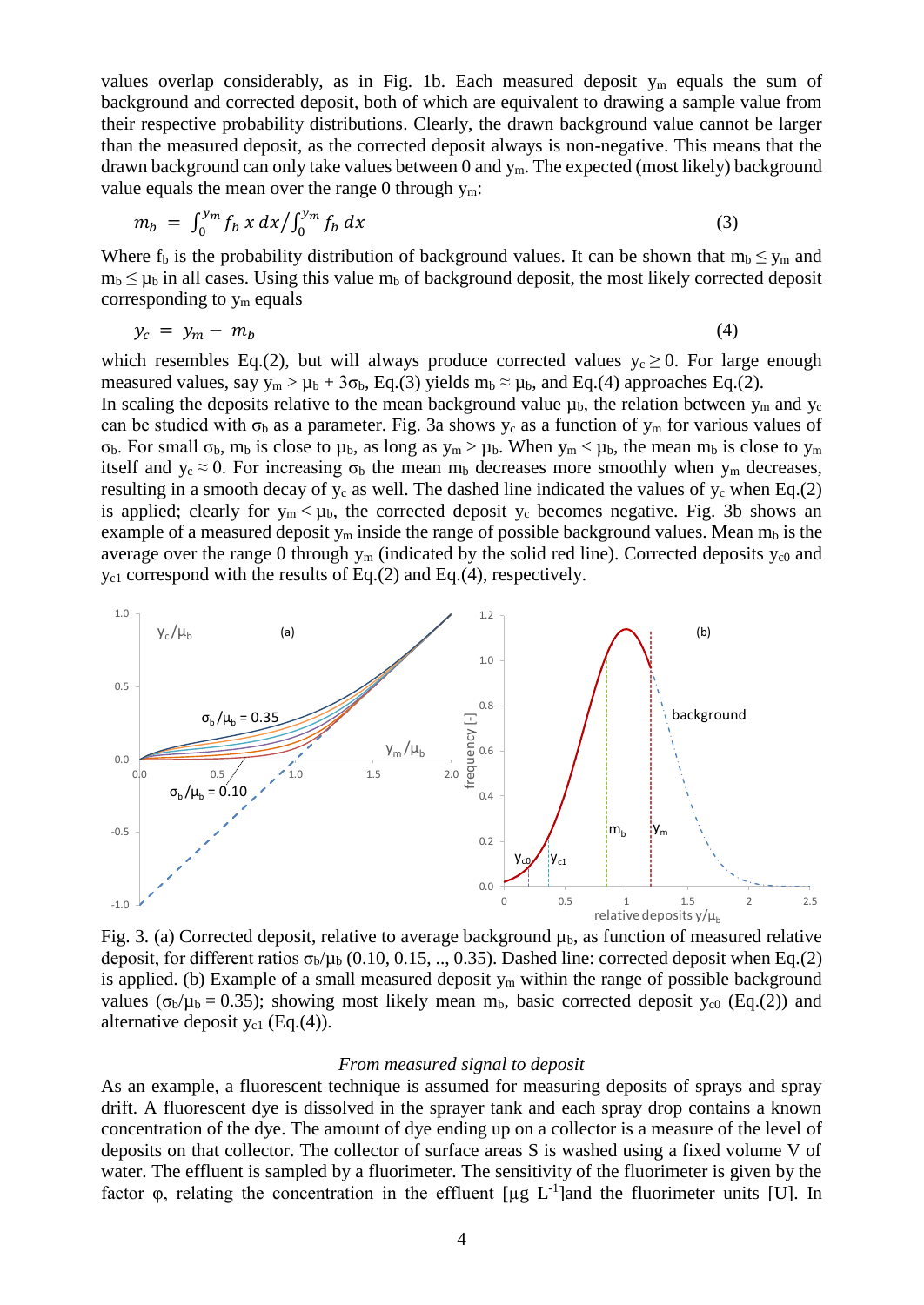principle φ is a constant depending on the fluorimeter, its settings and the type of dye used. Let f be the fluorimeter reading, then the deposit y on the collector is given by:

$$
y_c = \frac{(f - f_b) \varphi V}{s} \tag{5}
$$

Where  $f<sub>b</sub>$  is the fluorimeter reading of the background (obtained from washing a set of clean collectors). Note that  $y_c$  is the corrected deposit, since the background has been subtracted in the equation. Similarly, the equivalent background deposit is given by

$$
y_b = \frac{f_b \varphi V}{S} \tag{6}
$$

This equation expresses that the background deposit can be minimized by minimizing V and maximizing S, assuming this does not affect f<sub>b</sub>. For a selected collector, S is fixed and only the volume V can be minimized. However,  $f<sub>b</sub>$  is the sum of a contribution  $f<sub>w</sub>$  of the solvent (water) and of the collector material  $f_{col}$ . Clearly,  $f_w$  cannot be changed by washing with water that is itself responsible for  $f_w$ . On the other hand,  $f_{col}$  may depend on V or S. Thus, the background deposit  $y_b$ is not a constant but depends on the collector type and size and the analysing procedure. It also depends on the fluorescent dye through the factor φ, even though the collectors in the background are untreated and receive no dye at all.

### **Results**

## *Background levels of deposits*

Untreated filter strips (Technofil TF-290,  $0.50 \times 0.10$  m<sup>2</sup>) were washed in 1.0 L of demi water. Spherical collector (Siebauer nylon-wired cleaning pads, diameter 0.09 m) were washed in 0.050 L of demi water. [Fig. 4a](#page-4-0) shows the cumulative distribution of the equivalent deposits of 21 untreated filter strips and the fitted normal distribution. The deposits include the contribution of the water solvent. The equivalent deposits have mean  $22.4 \mu g \cdot m^{-2}$  and standard deviation 2.0  $\mu$ g·m<sup>-2</sup>. The equivalent deposits of 19 untreated spherical collectors are shown in [Fig. 4b](#page-4-0); their mean and standard deviation are 17.2 and 4.8  $\mu$ g·m<sup>-2</sup>, respectively. Although the mean deposits for these two collector types appear similar, this is a coincidence.



<span id="page-4-0"></span>Fig. 4. Measured equivalent background deposits on clean collector materials (dots) and fitted normal distribution (solid red line) including water solvent contribution; dashed line indicates equivalent deposits for water; (a) filter strip collectors  $0.50x0.10$  m<sup>2</sup>; (b) nylon wired spherical collectors 0.09 m diameter.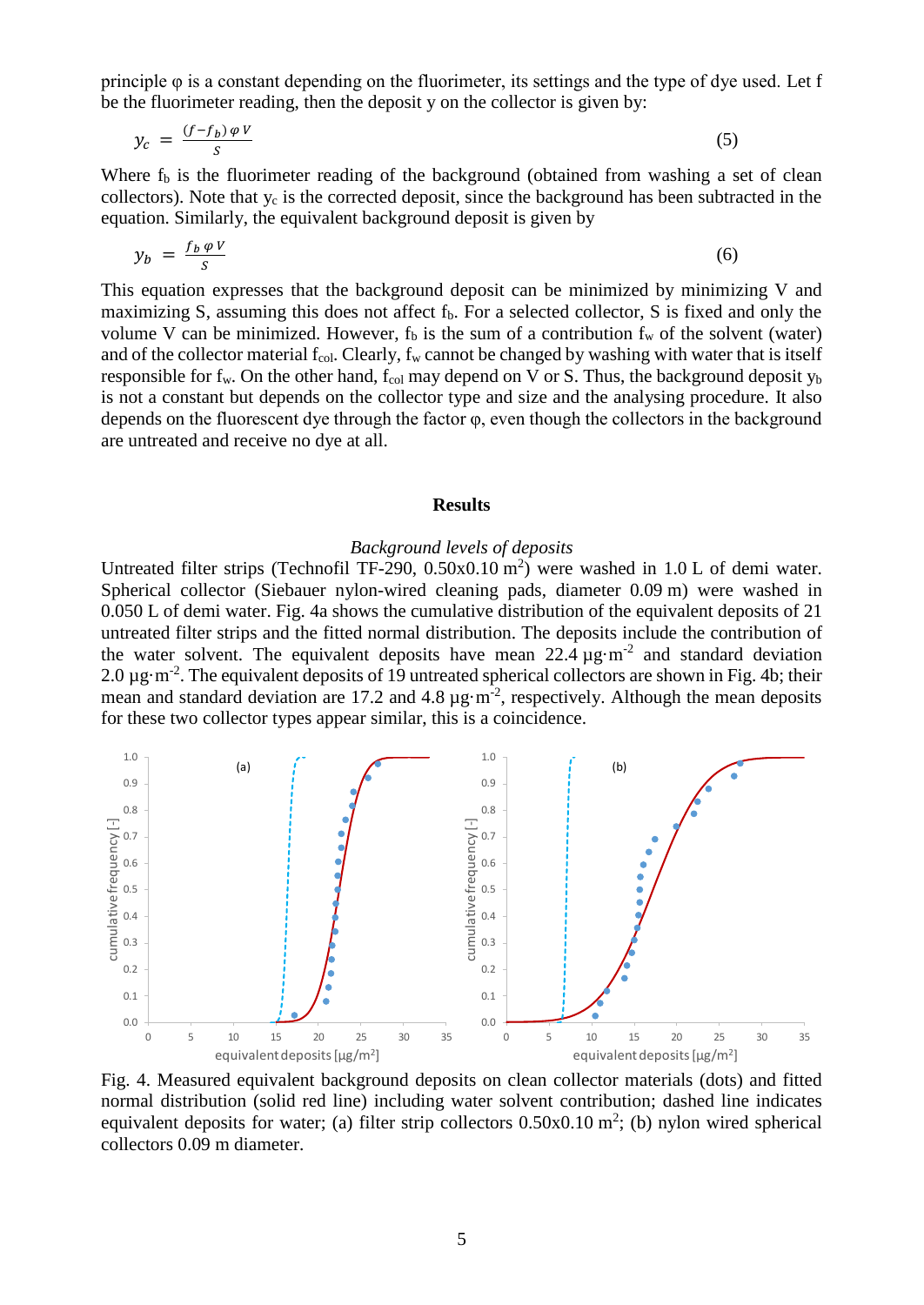The dashed curves indicate significantly different values of the equivalent deposits for the demi water used to wash the samples. This reflects the differences in water volume and collector size for these two cases. The variance for the spherical collectors is higher than that for the filter strips. This may be due to the relatively large variance in size and shape of the spherical collectors.

# *Spray drift vs distance downwind*

Usually, spray drift deposits are expressed as a function of downwind distance. In many cases an exponential function of distance fits the average deposits of repeated trials sufficiently well. The measured deposits of individual trials at a certain distance can be considered as stochastically drawn samples from an appropriate distribution function. The mean of this distribution function must correspond to the value given by the exponential function at that distance. The variance of the deposits can have many origins that will not be discussed here.

The detection threshold reflects the uncertainty in the measured deposits due to variance of the method. For very low deposits this uncertainty equals the uncertainty of background deposits. The detection threshold in the examples is assumed to equal  $2\sigma_b$ . Corrected deposits less than this threshold cannot be distinguished from zero deposits. As stated above, background deposits may depend on sample size S and volume V to wash the samples. Consequently, the detection threshold for 500 cm<sup>2</sup> strip collectors may differ from that for 1000 cm<sup>2</sup> strip collectors or spherical collectors.

An example of measured deposits of spray drift is shown in [Fig. 5a](#page-5-0), showing deposits before and after correction for background deposits. Down to 10 m filter strip collectors of 500 cm<sup>2</sup> were used; further downwind  $1000 \text{ cm}^2$  collectors were used, showing different background and threshold values. Many corrected deposits for  $x>15$  m are less than 0. In [Fig. 5b](#page-5-0) the same corrected deposits are shown, against a logarithmic y axis. The red dots indicate deposits that are limited to a small positive value (equal to the threshold, in this case), effectively deviating from corrected deposits only for x≥15 m. Green squares indicate deposits computed following the alternative weighted approach. The solid lines represent fitted power-law functions. The curves for corrected and alternative deposits are relatively close, but the curve for deposits limited to the threshold values is clearly different and leading to higher deposits for x>10 m. The 'small-pos' curve crosses the threshold line only at about  $x=30$  m. However, both corrected and alternative deposits are below the threshold level for  $x \ge 15$  m, so differences can be hardly considered significant.



<span id="page-5-0"></span>Fig. 5. (a) example of measured deposits as a function of distance; in the corrected deposits background is subtracted; (b) same example showing corrected deposits, deposits limited to threshold values, and deposits computed according to alternative approach; power-law functions are fitted.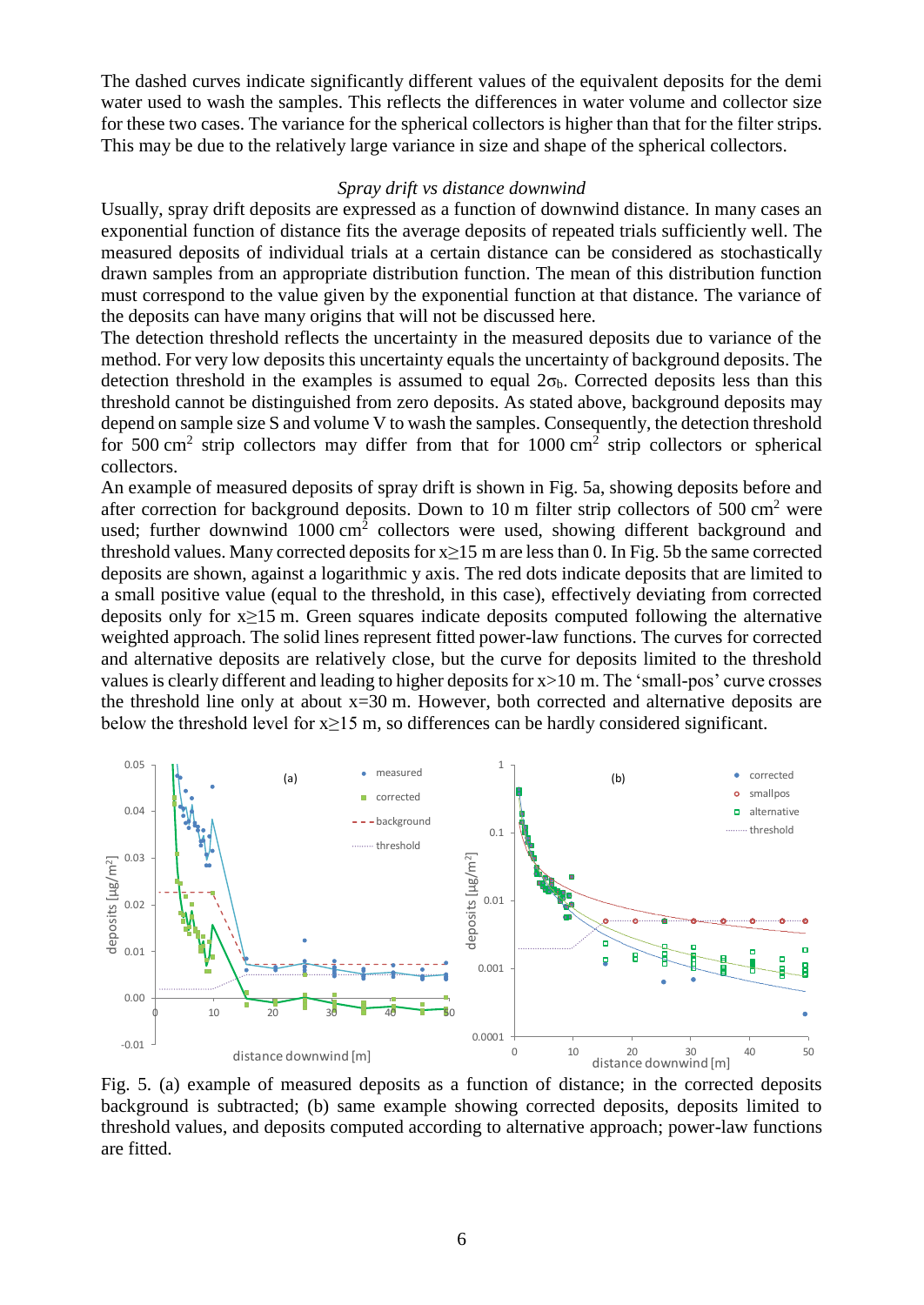The green squares in [Fig. 5b](#page-5-0) are relatively close and all well below the threshold, for  $x>15$  m. This seems to indicate that standard deviation in deposits for the alternative method is significantly lower than the threshold (which equals twice the standard deviation of the background). This may be due to the flattening effect of the alternative method (see left part of [Fig. 3a](#page-3-2)). However, a comparison of the standard deviation of the original corrected deposits, deposits according to the alternative method, and background deposits [\(Fig. 6\)](#page-6-0) shows indeed that standard deviation of the alternative method is lowest. However, surprisingly, in many cases the standard deviation of the original corrected deposits is less than that of the background as well, for ultra-low deposits  $(x \ge 15 \text{ m}).$ 



<span id="page-6-0"></span>Fig. 6. Standard deviation of corrected deposits (blue squares) and alternative deposits (red dots) compared to standard deviation of background (dashed line), as a function of downwind distance.

### **Discussion**

Mathematically, it can be shown that the way ultra-low deposits are dealt with, may affect the final results. This is particularly true when the variance of measured deposits is relatively large. The presence of background deposits is not a problem per se. However, the variance in background deposits determines the threshold level. Keeping this variance as low as possible is an important issue, although the researcher cannot control all factors. Examples of factors he can control, are minimizing variance in collector sizes and washing volumes, and so on. For instance, the relatively large variance in background deposits for spherical collectors is likely due to the variance in size of such collectors.

It may seem strange that computations for untreated collectors are subjected to a sensitivity factor φ related to the fluorescent dye used, as no dye is used at all in those cases. Even stranger is the dependence on washing volume V and collector size S when assessing equivalent background deposits of demi water. Yet, such computations do not stand on their own but are related to actual deposits on treated collectors. As a consequence, background deposits computed this way depend on the procedure to analyse the deposits. Therefore background deposits may change when the procedure changes.

So far, the origin of variance in actual spray deposits has not been discussed. Implicitly, however, variance was introduced as originating from a physical source (e.g. changes in environmental conditions, variance in collector size or shape). The accuracy of the measuring device (e.g. fluorimeter) may not have been accounted for. Particularly in procedure C, the statement that background deposits must be limited to the range 0 through  $y_m$ , implicitly assumes that readings of the measuring device are completely accurate and exact. Although essentially this cannot be